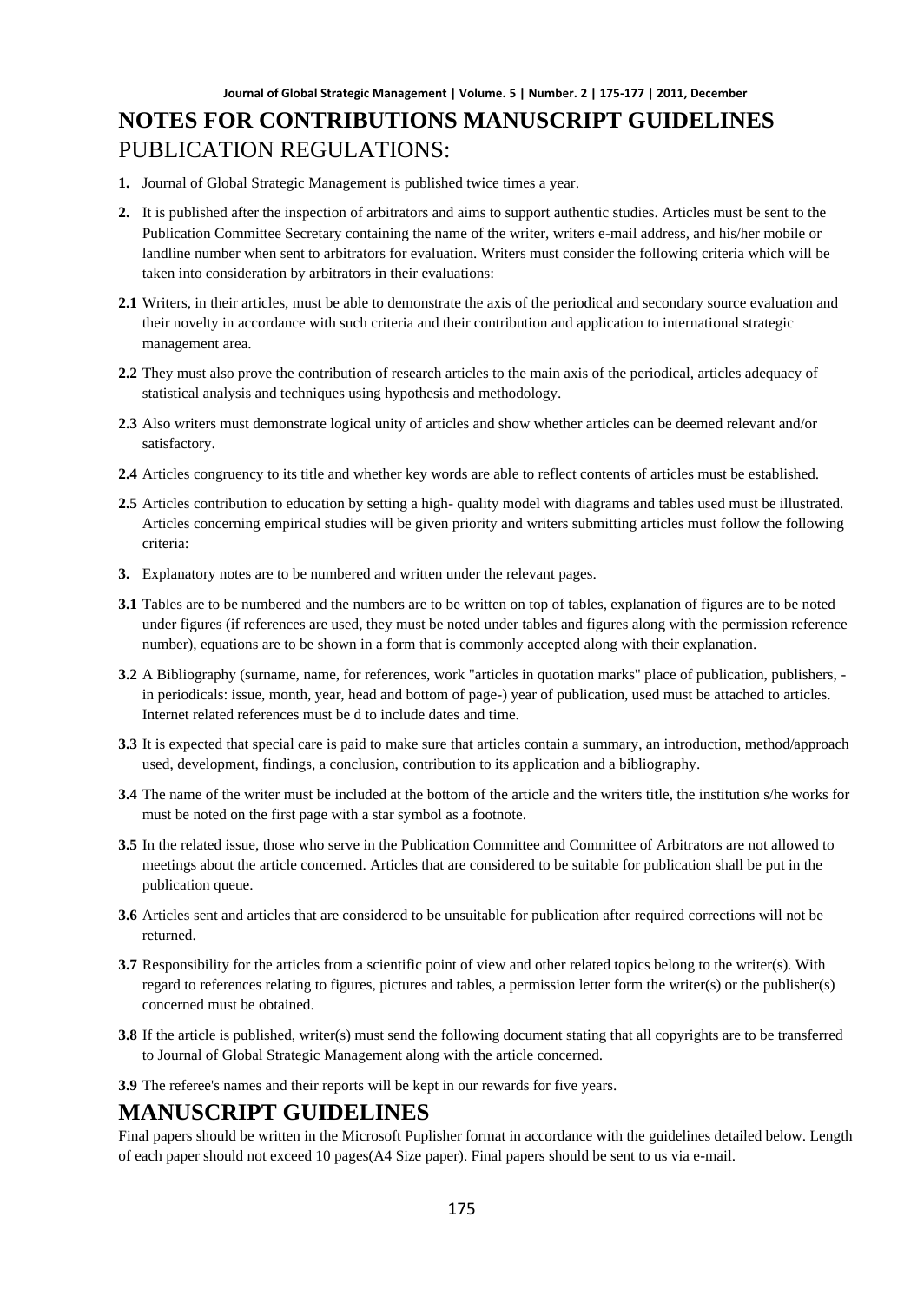#### **Journal of Global Strategic Management | Volume. 5 | Number. 2 | 175-177 | 2011, December**

## **Base Font**

The paper should be typed Times New Roman with Point Size 10 and Single-spaced. A space should be between each paragraph.

# **Margins**

Set your margins as follows: Left Margin:3 cm Right Margin:3 cm Top Margin:3 cm Bottom Margin:2,50 cm

# **Title**

The title should be in all capital letters, boldface, "SIZE 20" and centered at the top of the first page. The author(s) and affiliations(s) should be centered, bold face, "SIZE 16" and single-spaced, beginning on the second line below the title. Do not use titles such as Dr. or Assistant Professor. etc.

## **Abstract**

On the second line following the author(s) and affiliation(s), the word abstract should be centered and typed in all capital letters boldface with the "SIZE 16". The text of the abstract should be italicized and not more than 500 words and 3-5 keywords must be included.

## **ABSTRACT**

The main object of this paper $\hat{a} \in \mathcal{C}_1$ 

## **Body**

The body of the paper following the abstract should be single-space, and both left and right justified. Microsoft Word calls this "Justify".

First-level headings should be centered, boldface and in all capital letters with the "SIZE14" (Following the abstract, include a first level heading before the first paragraph of the body of the paper to clearly separate the two).

## **INTRODUCTION**

Second -level headings should be flush with the left margin, bold face, "SIZE 16" and in upper and lower case letters (NOT all caps).

# **Strategic Decision Making**

# **Exhibits And Appendices**

Exhibits may be included with each one appearing on a separate page. Exhibits should be typed as close as possible to the location they are cited. Headings should be centered, boldface, and capitalized above the exhibit. The size of the heading for each exhibit should be "SIZE 12".

# **EXIHIBIT 1**

Appendices should immediately follow the body of the paper and precede the references. The word appendix should be centered above the appendix, in "SIZE 16", bold and caps.

## **APPENDIX References**

Calling references in the text should be handled with the use of last name, year of publication and page number. Ansoff (1965; 56) indicate that  $\hat{\mathbf{a}} \in \mathbb{R}^n$ 

The bibliography should include those reference cited in the text of the paper and should be titled REFERENCE, which must be all in capital letters, boldface and "SIZE 16". References should be listed on a separate page at the end of the paper. A line must be skipped between references.

# **REFERENCES**

Bourgeois, L.J. and Eisenhardt, Kathleen M.(1988), Strategic Decision Process in High Velocity Environment: Four Cases in the Microcomputer Industry, Management Science, 34, pp.816-835.

Kirkwood, Craig W., (1997), Strategic Decision Making, Multi-objective Decision Analysis with Spreadsheets, Wadsworth Puplishing Company, California, USA.

Footnotes will NOT be used for references.